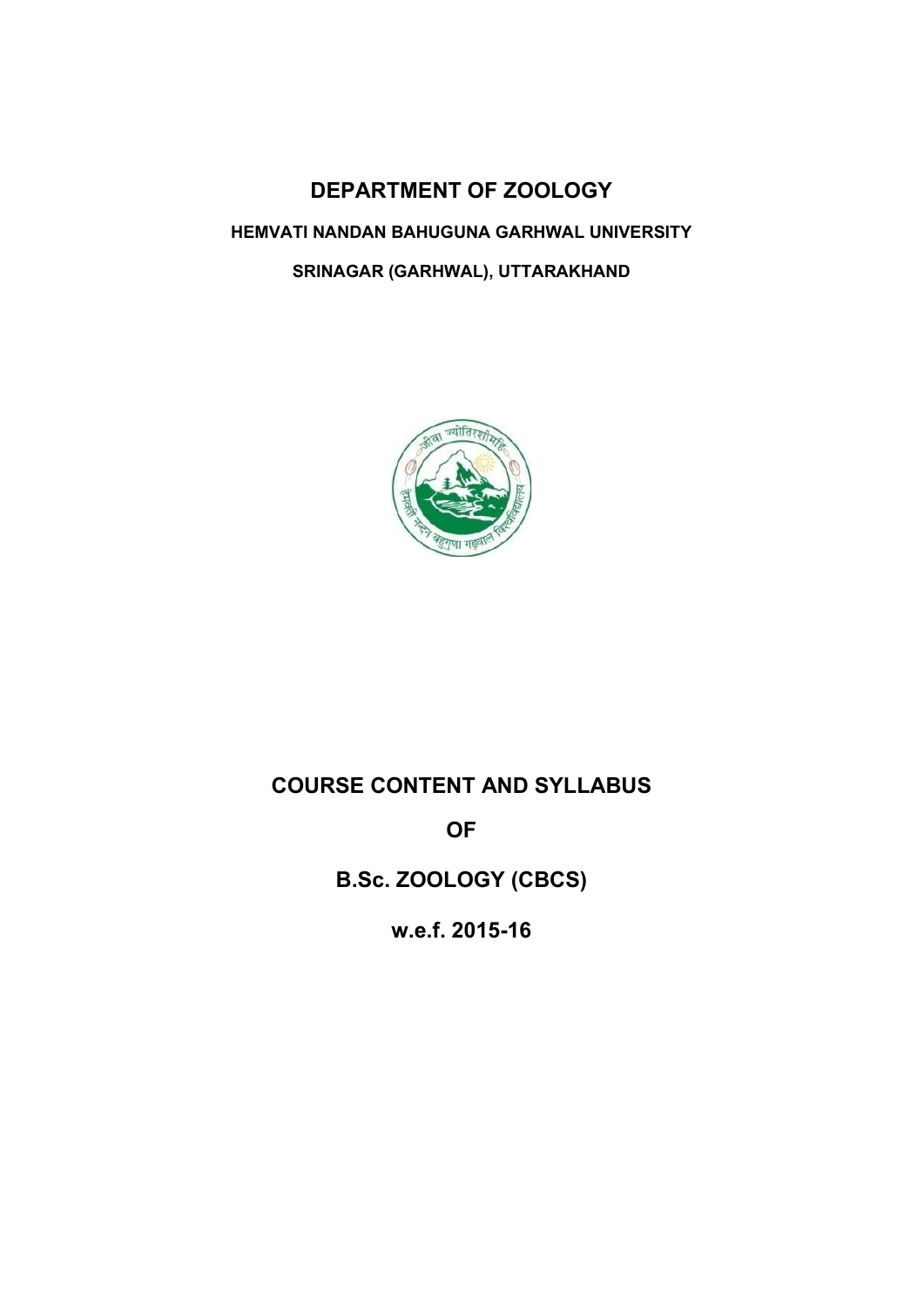# B.Sc. ZOOLOGY (CBCS)

# COURSE CONTENT

# Core Courses: Zoology

- 1. Animal Diversity (1<sup>st</sup> semester)<br>2. Comparative Anatomy and Dev
- 2. Comparative Anatomy and Developmental Biology ( $2<sup>nd</sup>$  semester)<br>3. Physiology and Biochemistry ( $3<sup>rd</sup>$  semester)
- Physiology and Biochemistry (3rd semester)
- 4. Genetics and Evolutionary Biology (4<sup>th</sup> semester)

# Ability Enhancement Compulsory Courses (AECC)

- 1. English/MIL Communication  $(1<sup>st</sup>$  semester)<br>2. Environmental Science  $(2<sup>nd</sup>$  semester)
- Environmental Science (2<sup>nd</sup> semester)

# Skill Enhancement Courses: Zoology (Any four) (One each in  $3^{rd}$ ,  $4^{th}$ ,  $5^{th}$  and  $6^{th}$  semester, if opted from Zoology)

- 1. Public Health and Hygiene<br>2. Aquarium Fish Keeping
- Aquarium Fish Keeping
- 3. Pisciculture<br>4. Poultry Farr
- 4. Poultry Farming<br>5. Sericulture
- **Sericulture**
- 6. Apiculture

# Discipline Specific Electives: Zoology (Any two) - One each in 5<sup>th</sup> and 6<sup>th</sup> semester

- 1. Reproductive Biology<br>2. Wild Life Conservation
- 2. Wild Life Conservation and Management<br>3. Molecular Biology
- 3. Molecular Biology<br>4. Immunology
- 4. Immunology<br>5. Applied Zool
- 5. Applied Zoology<br>6. Animal behaviou
- Animal behaviour and Ecology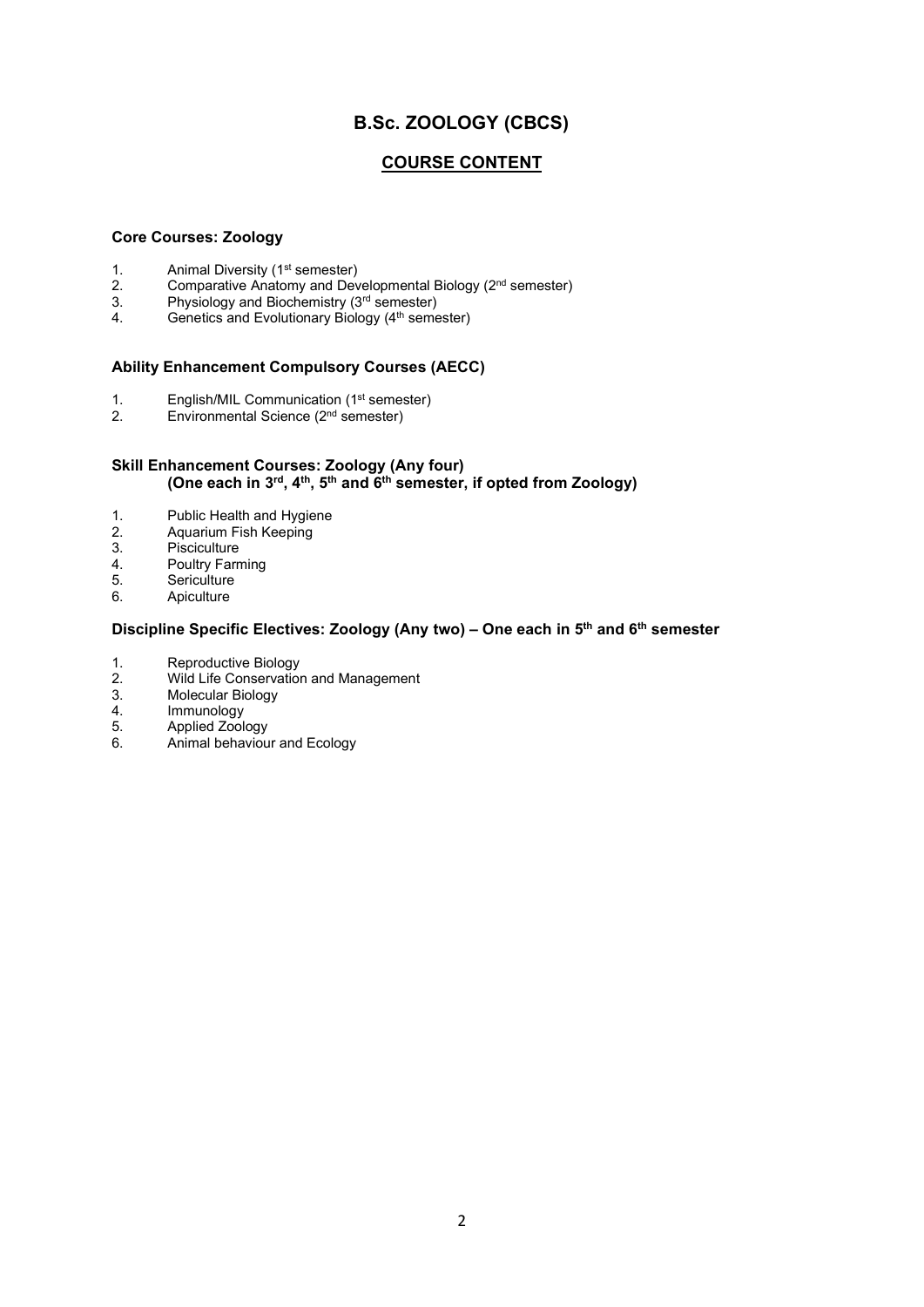# SYLLABUS OF 1<sup>st</sup> SEMESTER (Zoology)

### Core Course: Zoology I

#### ANIMAL DIVERSITY

### (Credits: Theory-4, Practicals-2)

THEORY Lectures: 60

Unit 1. Kingdom Protista: General characters and classification up to classes; Locomotory Organelles and locomotion in Protozoa

Unit 2. Phylum Porifera: General characters and classification up to classes; Canal System in Sycon

Unit 3. Phylum Cnidaria: General characters and classification up to classes; Polymorphism in Hydrozoa

Unit 4. Phylum Platyhelminthes: General characters and classification up to classes: Life history of Taenia solium

Unit 5. Phylum Nemathelminthes: General characters and classification up to classes: Life history of Ascaris lumbricoides and its parasitic adaptations

Unit 6. Phylum Annelida: General characters and classification up to classes; Metamerism in Annelida

Unit 7. Phylum Arthropoda: General characters and classification up to classes; Vision in Arthropoda, Metamorphosis in Insects

Unit 8. Phylum Mollusca: General characters and classification up to classes; Torsion in gastropods

Unit 9. Phylum Echinodermata: General characters and classification up to classes Water-vascular system in Asteroidea

Unit 10. Protochordates: General features and Phylogeny of Protochordata

Unit 11. Agnatha: General features of Agnatha and classification of cyclostomes up to classes

Unit 12. Pisces: General features and Classification up to orders; Osmoregulation

Unit 13. Amphibia: General features and Classification up to orders; Parental care

Unit 14. Reptiles: General features and Classification up to orders; Poisonous and non- poisonous snakes, Biting mechanism in snakes

Unit 15. Aves: General features and Classification up to orders; Flight adaptations

Unit 16 Mammals: Classification up to orders: Origin of mammals

#### SUGGESTED READINGS

- 1. Barnes, R.D. (1982). Invertebrate Zoology, V Edition. Holt Saunders International Edition.
- 2. Barnes, R.S.K., Calow, P., Olive, P.J.W., Golding, D.W. and Spicer, J.I. (2002). The Invertebrates: A New Synthesis, III Edition, Blackwell Science
- 3. Barrington, E.J.W. (1979). Invertebrate Structure and Functions. II Edition, E.L.B.S. and Nelson
- 4. Young, J. Z. (2004). The Life of Vertebrates. III Edition. Oxford university press.
- 5. Pough H. Vertebrate life,VIII Edition, Pearson International.
- 6. Hall B.K. and Hallgrimsson B. (2008). Strickberger's Evolution. IV Edition. Jones and Bartlett Publishers Inc.
- 7. Kotpal, Agrawal & Khetrapal: Modern Text-book of Zoology, Invertebrates. Rastogi, 1976.

# PRACTICALS

Kingdom Protista: Amoeba, Euglena, Plasmodium, Paramecium

Phylum Porifera: Sycon (including T.S. and L.S.), Hyalonema and Euplectella

Phylum Cnidaria: Obelia, Physalia, Aurelia, Tubipora, Metridium

Phylum Platyhelminthes: Taenia solium and study of its life history stages

Phylum Nemathelminthes: Male and female Ascaris lumbricoides

Phylum Annelida: Aphrodite, Nereis, Pheretima, Hirudinaria

Phylum Arthropoda: Palaemon, Cancer Limulus, Palamnaeus, Scolopendra, Julus, Periplaneta, Apis

Phylum Mollusca: Chiton, Dentalium, Pila, Unio, Loligo, Sepia, Octopus

Phylum Echinodermata: Pentaceros, Ophiura, Echinus, Cucumaria and Antedon

Protochordata: Balanoglossus, Herdmania, Branchiostoma, Agnatha: Petromyzon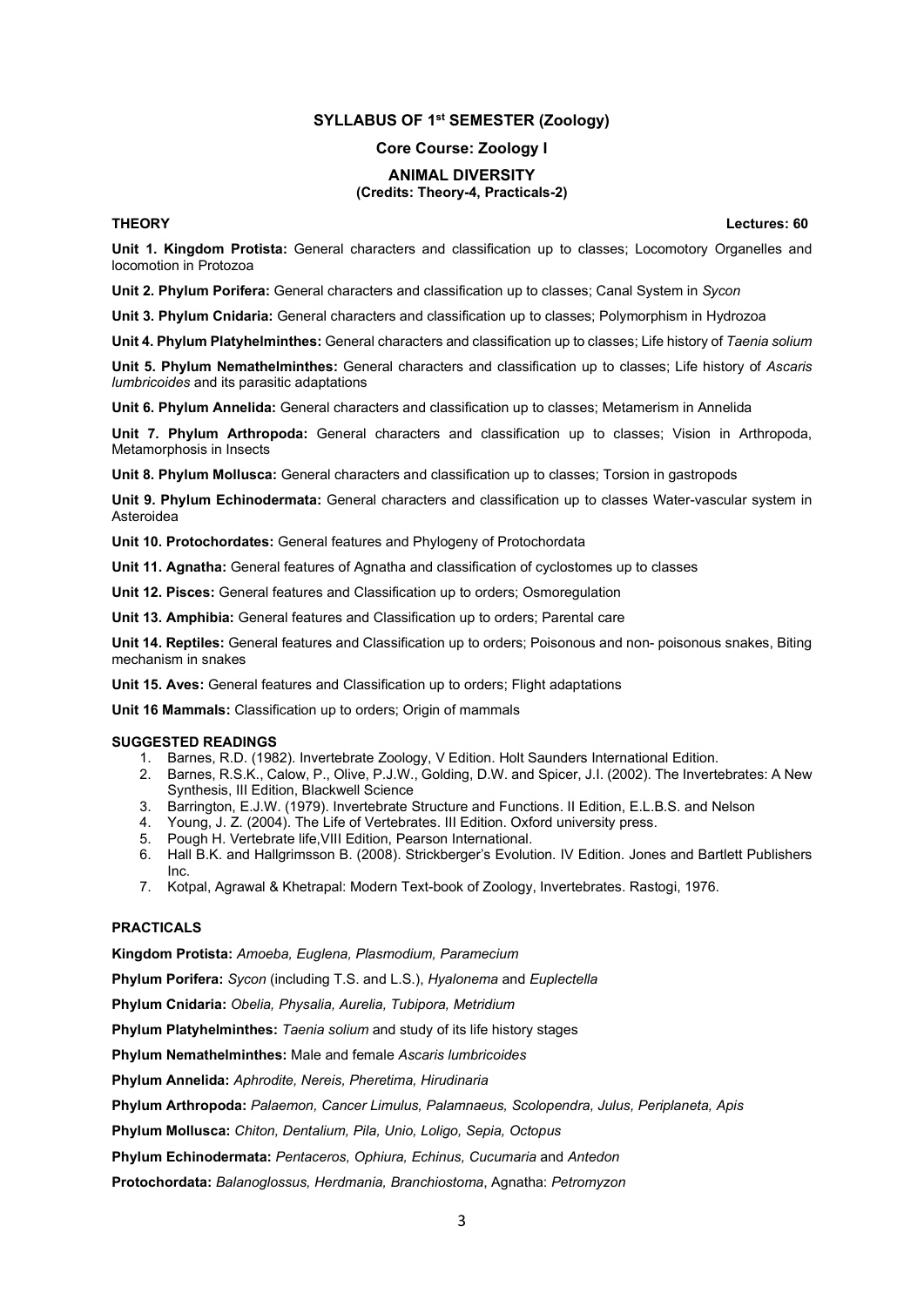Pisces: Sphyrna, Pristis, Torpedo, Labeo, Exocoetus, Anguilla,

Amphibia: Ichthyophis/ Ureotyphlus, Salamandra, Bufo, Hyla

Reptilia: Chelone, Hemidactylus, Chamaeleon, Draco, Vipera, Naja, Crocodylus, Gavialis; Key for Identification of poisonous and non-poisonous snakes

Aves: Study of six common birds from different orders

Mammalia: Sorex, Bat, Funambulus, Loris, An "animal album" containing photographs, cut outs, with appropriate write up about the above mentioned taxa. Different taxa/ topics may be given to different sets of students for this purpose. These need not be repeated as drawings by the album maker.

\_\_\_\_\_\_\_\_\_\_\_\_\_\_\_\_\_\_\_\_\_\_\_\_\_\_\_\_\_\_\_\_\_\_\_\_\_\_\_\_\_\_\_\_\_\_\_\_\_\_\_\_\_\_\_\_\_\_\_\_\_\_\_\_\_\_\_\_\_\_\_\_\_\_\_\_\_\_\_\_\_\_\_\_\_\_

# SYLLABUS OF 2nd SEMESTER (Zoology)

# Core Course: Zoology II

# COMPARATIVE ANATOMY AND DEVELOPMENTAL BIOLOGY OF VERTEBRATES) (Credits: Theory-4, Practicals 2)

#### THEORY Lectures: 60

#### A. COMPARATIVE ANATOMY

Unit 1: Integumentary System: Derivatives of integument w.r.t. glands and digital tips

Unit 2: Skeletal System: Evolution of visceral arches

Unit 3: Digestive System: Brief account of alimentary canal and digestive glands

Unit 4: Respiratory System: Gills, lungs, air sacs and swim bladder

Unit 5: Circulatory System: Evolution of heart and aortic arches

Unit 6: Urinogenital System: Succession of kidney, Evolution of urino-genital ducts

Unit 7: Nervous System: Comparative account of brain

Unit 8: Sense Organs: Types of receptors

### SUGGESTED READINGS

- 1. Kardong, K.V. (2005) Vertebrates' Comparative Anatomy, Function and Evolution. IV Edition. McGraw-Hill Higher Education.
- 2. Kent, G.C. and Carr R.K. (2000). Comparative Anatomy of the Vertebrates. IX Edition. The McGraw-Hill Companies.
- 3. Weichert C.K and William Presch (1970). Elements of Chordate Anatomy, Tata McGraw Hills
- 4. Hilderbrand, M and Gaslow G.E. Analysis of Vertebrate Structure, John Wiley and Sons.
- 5. Walter, H.E. and Sayles, L.P; Biology of Vertebrates, Khosla Publishing House.

# B. DEVELOPMENTAL BIOLOGY

#### Unit 1: Early embryonic development

Gametogenesis: Spermatogenesis and oogenesis in mammals, vitellogenesis in birds;

Fertilization: external (amphibians), internal (mammals), blocks to polyspermy; Early development of frog and humans (structure of mature egg and its membranes, patterns of cleavage, fate map, up to formation of gastrula); types of morphogenetic movements; Fate of germ layers; Neurulation in frog embryo.

#### Unit 2: Late embryonic development

Implantation of embryo in humans, Formation of human placenta and functions, other types of placenta on the basis of histology; Metamorphic events in frog life cycle and its hormonal regulation.

#### Unit 3: Control of Development

Fundamental processes in development (brief idea) – Gene activation, determination, induction, Differentiation, morphogenesis, intercellular communication, cell movements and cell death.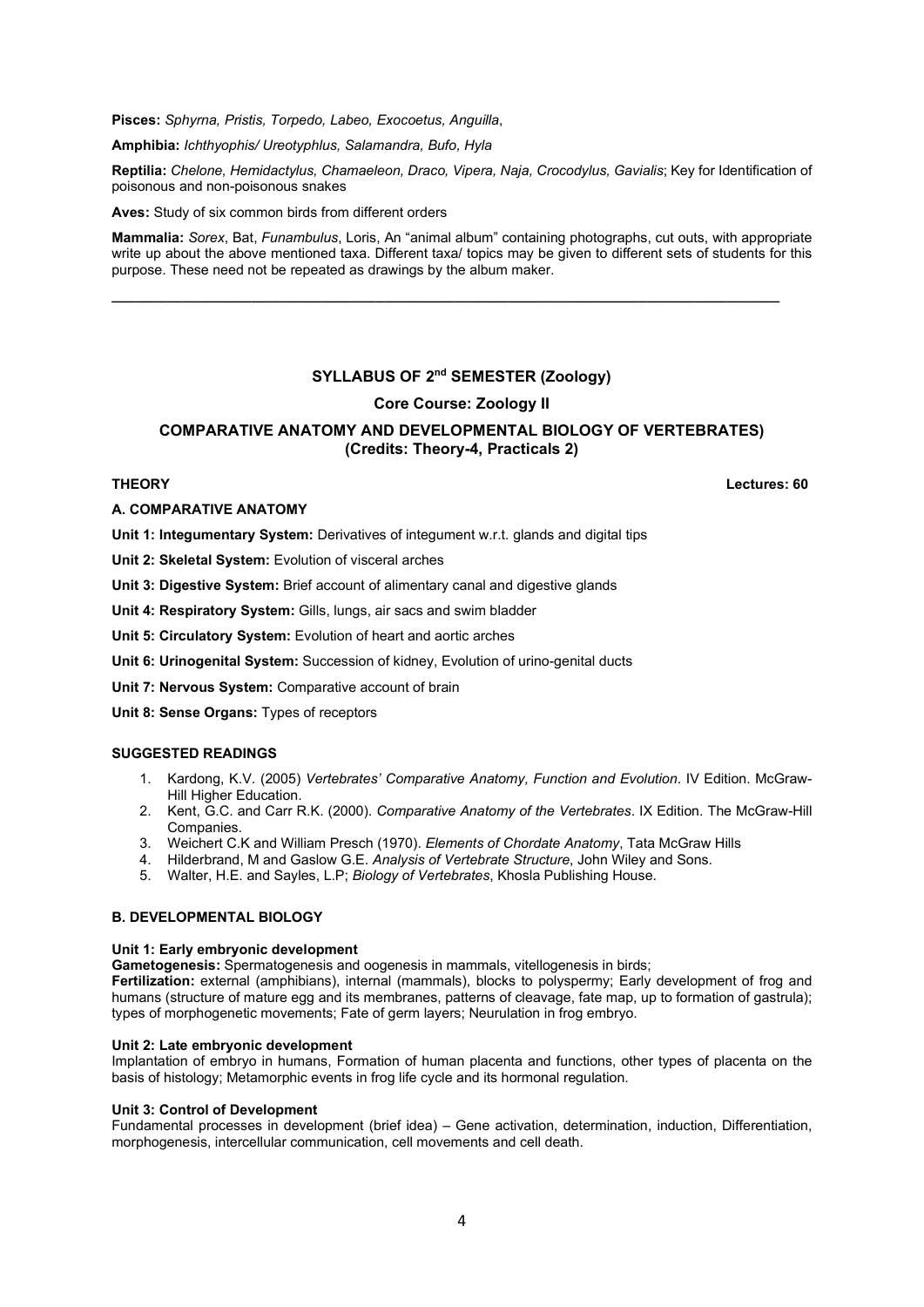#### SUGGESTED READINGS

- 1. Gilbert, S.F. (2006). Developmental Biology, VIII Edition, Sinauer Associates, Inc.,Publishers, Sunderland, Massachusetts, USA.
- 2. Balinsky, B.I. (2008). An introduction to Embryology, International Thomson Computer Press.
- 3. Carlson, Bruce M (1996). Patten's Foundations of Embryology, McGraw Hill, Inc.

# PRACTICALS

#### A. COMPARATIVE ANATOMY

- 1. Osteology:
- a. Disarticulated skeleton of fowl and rabbit
- b. Carapace and plastron of turtle/tortoise
- c. Mammalian skulls: One herbivorous and one carnivorous animal.

#### B. DEVELOPMENTAL BIOLOGY

- 2. Frog Study of developmental stages whole mounts and sections through permanent slides cleavage stages, blastula, gastrula, neurula, tail bud stage, tadpole external and internal gill stages.
- 3. Study of the different types of placentae- histological sections through permanent slides or photomicrographs.
- 4. Study of placental development in humans by ultrasound scans.
- 5. Examination of gametes frog/rat sperm and ova through permanent slides or photomicrographs.

# SYLLABUS OF 3rd SEMESTER (Zoology)

Core Course: Zoology III

### Physiology and Biochemistry (Credits: Theory-4, Practicals-2)

#### A. PHYSIOLOGY

Unit 1. Nerve and muscle: Structure of a neuron, Resting membrane potential, Graded potential, Origin of Action potential and its propagation in myelinated and non-myelinated nerve fibres, Ultrastructure of skeletal muscle, Molecular and chemical basis of muscle contraction

Unit 2. Digestion: Digestion in different segments of the alimentary canal; Absorption of carbohydrates, proteins, lipids

Unit 3. Respiration: Pulmonary ventilation, Respiratory volumes and capacities, Transport of Oxygen and carbon dioxide in blood.

Unit 4. Excretion: Structure of nephron, mechanism of Urine formation

Unit 5. Cardiovascular system: Blood: Composition, Hemostasis, Heart structure, Origin and conduction of the cardiac impulse, cardiac cycle

Unit 6. Reproduction and Endocrine Glands: Physiology of male reproduction: hormonal control of spermatogenesis; Physiology of female reproduction: hormonal control of menstrual cycle; Structure and function of pituitary, thyroid, parathyroid, pancreas and adrenal

#### SUGGESTED READINGS

- 1. Tortora, G.J.& Derrickson, B.H. (2009). Principles of Anatomy and Physiology, 12<sup>th</sup> edn., John Wiley & Sons, Inc.
- 2. Widmaier, E.P., Raff, H. & Strang, K.T. (2008) Vander's Human Physiology, 11<sup>th</sup> edn., McGraw Hill
- 3. Guyton, A.C. & Hall, J.E. (2011) Textbook of Medical Physiology, 12th edn., Harcourt Asia Pvt. Ltd/ W.B. Saunders Company
- 4. Nielson: Animal Physiology, Cambridge.
- 5. Textbook of Physiology by A K Jain; APC New Delhi
- 6. Animal Physiology and related Biochemistry, H R Singh and N. Kumar SL, Nagin Chand and Co, Delhi

#### B. BIOCHEMISTRY

Unit 7. Carbohydrate Metabolism: Glycolysis, Krebs Cycle, Pentose phosphate pathway, Gluconeogenesis, Glycogen metabolism, Review of electron transport chain

THEORY Lectures: 60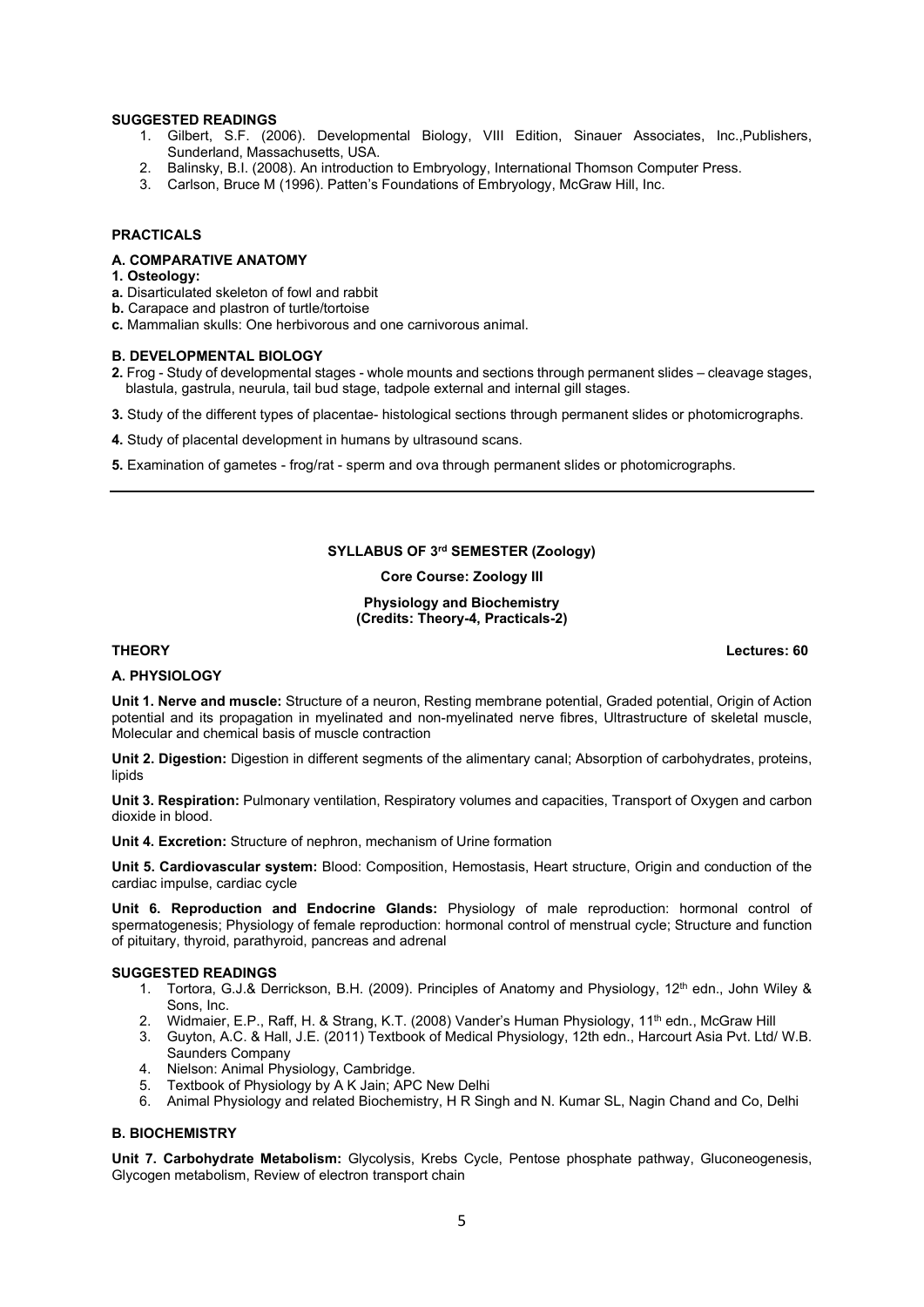Unit 8. Lipid Metabolism: Biosynthesis and β oxidation of palmitic acid

Unit 9. Protein metabolism: Transamination, Deamination and Urea Cycle

Unit 10 Enzymes: Introduction, Mechanism of action, Kinetics, Inhibition and Regulation

#### SUGGESTED READINGS

- 1. Berg, J. M., Tymoczko, J. L. and Stryer, L. (2006). Biochemistry. VI Edition. W.H Freeman and Co.
- 2. Nelson, D. L., Cox, M. M. and Lehninger, A.L. (2009). Principles of Biochemistry. IV Edition. W.H Freeman and Co.
- 3. Murray, R. K., Granner, D. K., Mayes, P. A. and Rodwell, V. W. (2009). Harper's Illustrated Biochemistry. XXVIII Edition. Lange Medical Books/Mc Graw3Hill.

### PRACTICALS

#### A. PHYSIOLOGY

1. Preparation of hemin and hemochromogen crystals

2. Examination of permanent histological sections of mammalian pituitary, thyroid, parathyroid, pancreas, adrenal

3. Examination of permanent slides of spinal cord, duodenum, liver, lung, kidney, bone, cartilage

#### B. BIOCHEMISTRY

1. Identification of unknown carbohydrates in given solutions (Starch, Sucrose, Lactose, Galactose, Glucose, Fructose)

2. Colour reactions to identify functional group in the given solution of proteins

3. Study of activity of salivary amylase under optimum conditions

# SYLLABUS OF 4th SEMESTER (Zoology)

Core Course: Zoology IV

#### Genetics and Evolutionary Biology (Credits: Theory-4, Practicals-2)

#### A. GENETICS

Unit 1. Introduction to Genetics: Mendel's work on transmission of traits, Genetic Variation, Molecular basis of Genetic Information.

Unit 2. Mendelian Genetics and its Extension: Principles of Inheritance, Chromosome theory of inheritance, Pedigree analysis, Incomplete dominance and codominance, Multiple alleles, Lethal alleles, Epistasis, Pleiotropy,

Environmental effects on phenotypic expression, sex linked inheritance, extrachromosomal inheritance involving mitochondria and chloroplast.

Unit 3. Linkage, Crossing Over and Chromosomal Mapping: Linkage and crossing over, Cytological basis of crossing over, Molecular mechanism of crossing over, Recombination frequency as a measure of linkage intensity, two factor and three factor crosses, Interference and coincidence, Somatic cell genetics – an alternative approach to gene mapping.

Unit 4. Mutations: Chromosomal Mutations: Deletion, Duplication, Inversion, Translocation, Aneuploidy and Polyploidy; Gene mutations: Induced versus Spontaneous mutations, Back versus Suppressor mutations, Molecular basis of Mutations

Unit 5. Sex Determination: Chromosomal mechanisms, dosage compensation

Unit 6. Quantitative Genetics: Quantitative and multifactor inheritance, Transgressive variations, Heterosis

#### SUGGESTED READINGS

- 1. Gardner, E.J., Simmons, M.J., Snustad, D.P. (2008). Principles of Genetics. VIII Edition. Wiley India.
- 2. Snustad, D.P., Simmons, M.J. (2009). Principles of Genetics. V Edition. John Wiley and Sons Inc.
- 3. Klug, W.S., Cummings, M.R., Spencer, C.A. (2012). Concepts of Genetics. X Edition. Benjamin Cummings.
- 4. Russell, P. J. (2009). Genetics- A Molecular Approach. III Edition. Benjamin Cummings.

THEORY Lectures: 60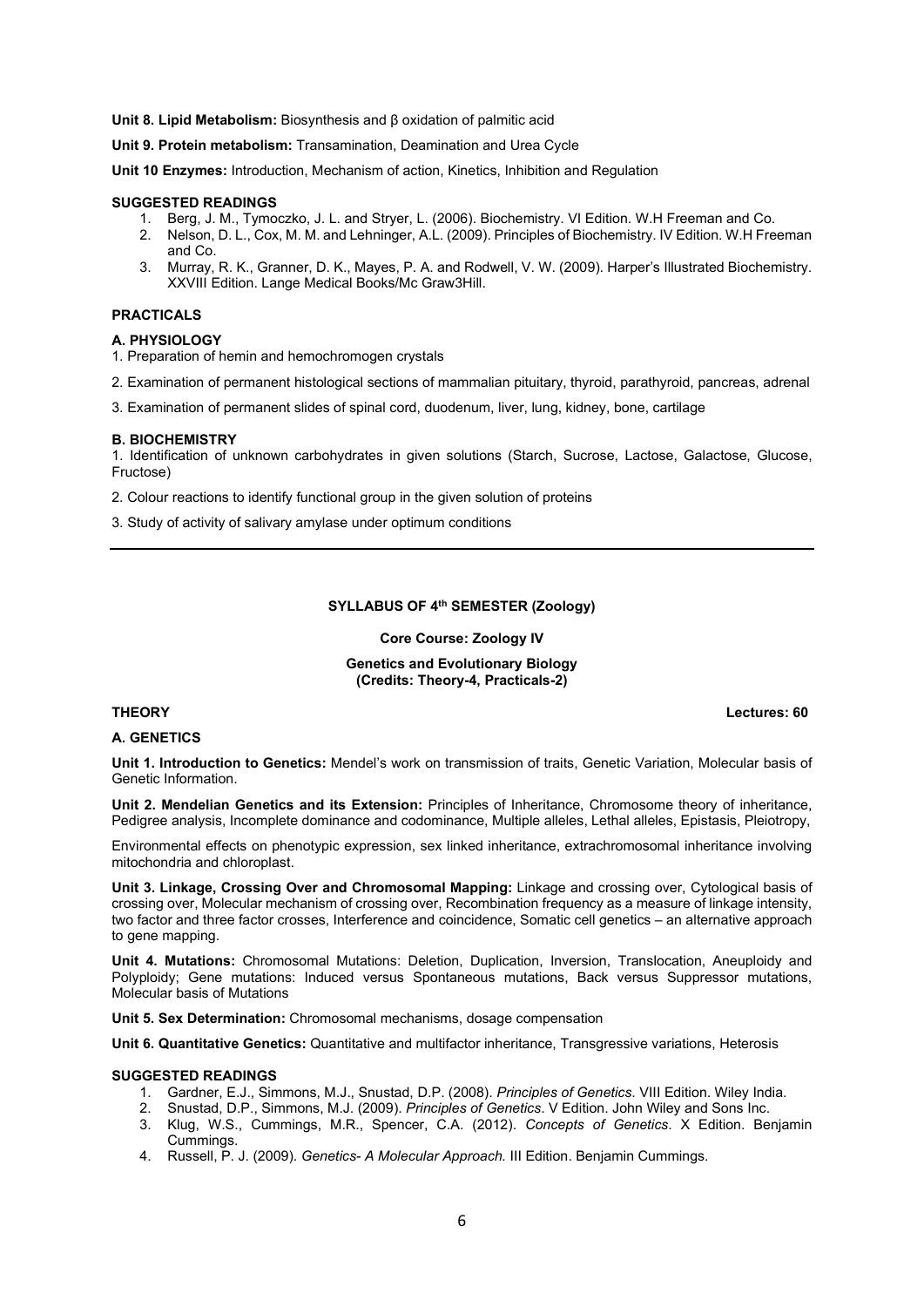- 5. Griffiths, A.J.F., Wessler, S.R., Lewontin, R.C. and Carroll, S.B. Introduction to Genetic Analysis. IX Edition. W. H. Freeman and Co.
- 6. P S Verma and V K Agrwal (2010) Cell biology, genetics, molecular biology and Evolution. S Chand & Company.

### B. EVOLUTIONARY BIOLOGY

Unit 1: History of Life: Major Events in History of Life

Unit 2: Introduction to Evolutionary Theories: Lamarckism, Darwinism, Neo-Darwinism

Unit 3: Direct Evidences of Evolution: Types of fossils, Incompleteness of fossil record, Dating of fossils, hylogeny of horse

Unit 4: Processes of Evolutionary Change: Organic variations; Isolating Mechanisms; Natural selection (Example: Industrial melanism); Types of natural selection (Directional, Stabilizing, Disruptive), Artificial selection

Unit 5: Species Concept: Biological species concept (Advantages and Limitations); Modes of speciation (Allopatric, Sympatric)

Unit 6: Evolution above species level: Macro-evolutionary Principles (example: Darwin's Finches)

Unit 7: Extinction: Mass extinction (Causes, Names of five major extinctions, K-T extinction in detail), Role of extinction in evolution

#### SUGGESTED READINGS

- 1. Ridley, M. (2004). Evolution. III Edition. Blackwell Publishing
- 2. Barton, N. H., Briggs, D. E. G., Eisen, J. A., Goldstein, D. B. and Patel, N. H. (2007). Evolution. Cold Spring, Harbour Laboratory Press.
- 3. Hall, B. K. and Hallgrimsson, B. (2008). Evolution. IV Edition. Jones and Bartlett Publishers
- 4. Campbell, N. A. and Reece J. B. (2011). Biology. IX Edition, Pearson, Benjamin, Cummings.
- 5. Douglas, J. Futuyma (1997). Evolutionary Biology. Sinauer Associates.
- 6. Minkoff, E. (1983). Evolutionary Biology. Addison-Wesley.

#### PRACTICAL

### A. GENETICS

- 1. Study of Mendelian Inheritance and gene interactions (Non Mendelian Inheritance) using suitable examples. Verify the results using Chi-square test.
- 2. Study of Linkage, recombination, gene mapping using the data.
- 3. Study of Human Karyotypes (normal and abnormal).

### B. EVOLUTIONARY BIOLOGY

- 1. Study of fossil evidences from plaster cast models and pictures
- 2. Study of homology and analogy from suitable specimens/ pictures
- 3. Charts:
	- a. Phylogeny of horse with diagrams/ cut outs of limbs and teeth of horse ancestors
	- b. Darwin's Finches with diagrams/ cut outs of beaks of different species
- 4. Visit to Natural History Museum, submission of report

Discipline Specific Elective Zoology (Any One in 5th and 6th Semester)

Reproductive Biology (DSEZ-01) (Credits: Theory-4, Practicals-2)

THEORY Lectures: 60

Unit 1: Reproductive Endocrinology: Gonadal hormones and mechanism of hormone action, steroids, glycoprotein hormones, and prostaglandins, hypothalamo–hypophyseal–gonadal axis, regulation of gonadotrophin secretion in male and female; Reproductive System: Development and differentiation of gonads, genital ducts, external genitalia, mechanism of sex differentiation.

Unit 2: Functional anatomy of male reproduction: Outline and histological of male reproductive system in rat and human; Testis: Cellular functions, germ cell, system cell renewal; Spermatogenesis: kinetics and hormonal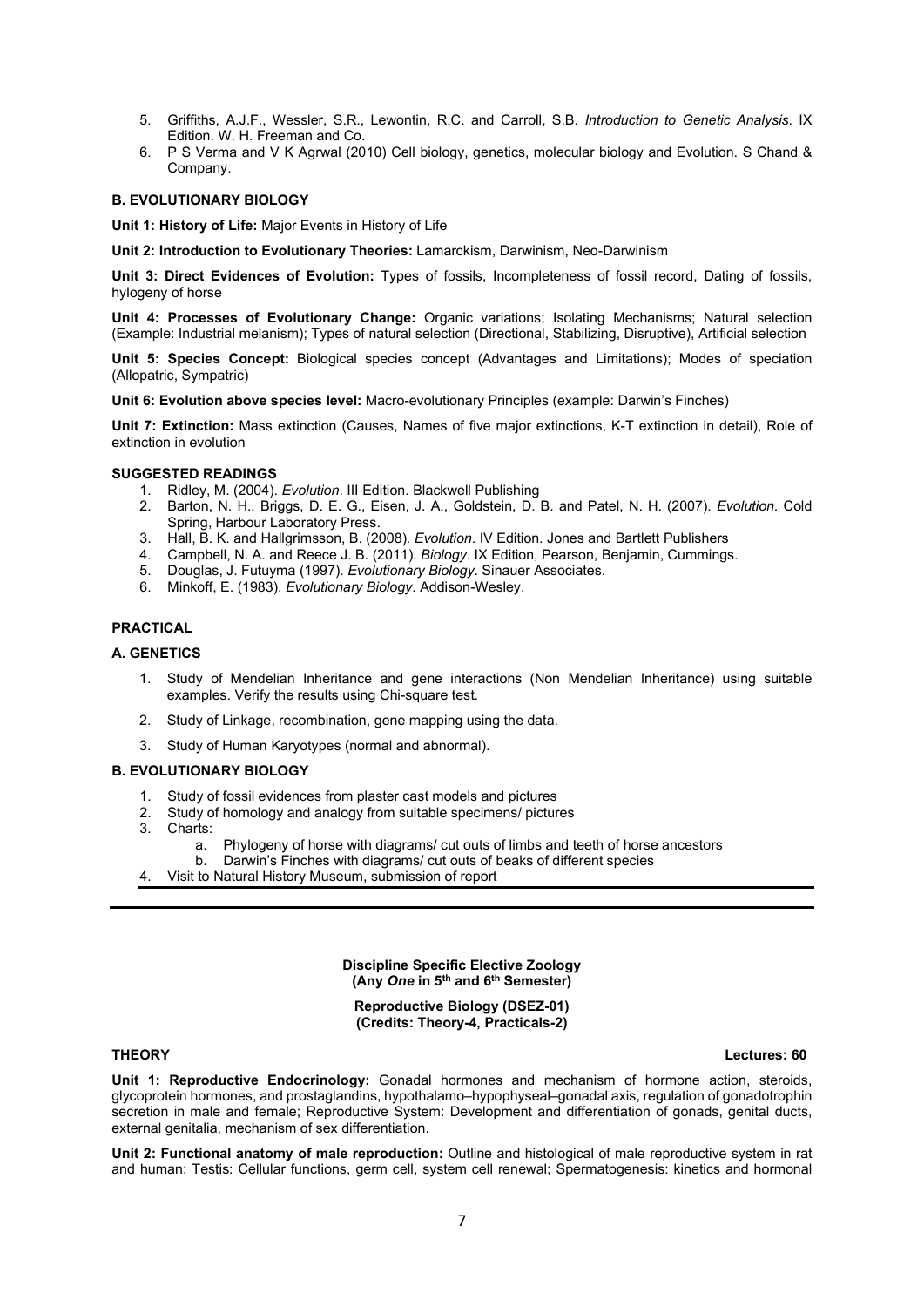regulation; Androgen synthesis and metabolism; Epididymal function and sperm maturation; Accessory glands functions: Sperm transportation in male tract

Unit 3: Functional anatomy of female reproduction: Outline and histological of female reproductive system in rat and human; Ovary: folliculogenesis, ovulation, corpus luteum formation and regression; Steroidogenesis and secretion of ovarian hormones; Reproductive cycles (rat and human) and their regulation, changes in the female tract; Ovum transport in the fallopian tubes; Sperm transport in the female tract, fertilization; Hormonal control of implantation; Hormonal regulation of gestation, pregnancy diagnosis, foeto–maternal relationship; Mechanism of parturition and its hormonal regulation; Lactation and its regulation

Unit 4: Reproductive Health: Infertility in male and female: causes, diagnosis and management; Assisted Reproductive Technology: sex selection, sperm banks, frozen embryos, in vitro fertilization, ET, EFT, IUT, ZIFT, GIFT, ICSI, PROST; Modern contraceptive technologies; Demographic terminology used in family planning

#### SUGGESTED READINGS

- 1. Austin, C.R. and Short, R.V. reproduction in Mammals. Cambridge University Press.
- 2. Degroot, L.J. and Jameson, J.L. (eds). Endocrinology. W.B. Saunders and Company.
- 3. Knobil, E. et al. (eds). The Physiology of Reproduction. Raven Press Ltd.
- 4. Hatcher, R.A. et al. The Essentials of Contraceptive Technology. Population Information Programme.

#### PRACTICALS

- 1. Study of animal house: set up and maintenance of animal house, breeding techniques, care of normal and experimental animals.
- 2. Examination of vaginal smear rats from live animals.
- 3. Surgical techniques: principles of surgery in endocrinology. Ovarectomy, hysterectorny, castration and vasectomy in rats.
- 4. Examination of histological sections from photomicrographs/ permanent slides of rat/human: testis, epididymis and accessory glands of male reproductive systems; Sections of ovary, fallopian tube, uterus (proliferative and secretory stages), cervix and vagina.
- 5. Human vaginal exfoliate cytology.
- 6. Sperm count and sperm motility in rat
- 7. Study of modern contraceptive devices

~§~

#### Discipline Specific Elective Zoology (Any One in 5th and 6th Semester)

#### WILD LIFE CONSERVATION AND MANAGEMENT (DSEZ-02) (Credits: Theory-4, Practicals-2)

#### THEORY Lectures: 60

Unit 1: Wild life - Values of wild life - positive and negative; Our conservation ethics; Importance of conservation; causes of depletion; World conservation strategies

Unit 2: Habitat analysis, Evaluation and management of wild life - Physical parameters: Topography, Geology, Soil and water; Biological Parameters: food, cover, forage, browse and cover estimation; Standard evaluation procedures: remote sensing and GIS

Unit 3: Management of habitats - Setting back succession; Grazing logging; Mechanical treatment; Advancing the successional process; Cover construction; Preservation of general genetic diversity.

Unit 4: Population estimation: Population density, Natality, Birth rate, Mortality, fertility schedules and sex ratio computation; Faecal analysis of ungulates and carnivores: Faecal samples, slide preparation, Hair identification, Pug marks and census method.

Unit 5: National Organizations involved in wild life conservation; Wild life Legislation – Wild Protection act - 1972, its amendments and implementation

Unit 6: Management planning of wild life in protected areas; Estimation of carrying capacity; Ecotourism / wild life tourism in forests; Concept of climax persistence; Ecology of disturbance

Unit 7: Management of excess population & translocation; Bio- telemetry; Care of injured and diseased animal; Quarantine; Common diseases of wild animal.

Unit 8: Protected areas National parks & sanctuaries, Community reserve; Important features of protected areas in India; Tiger conservation - Tiger reserves in India; Management challenges in Tiger reserve.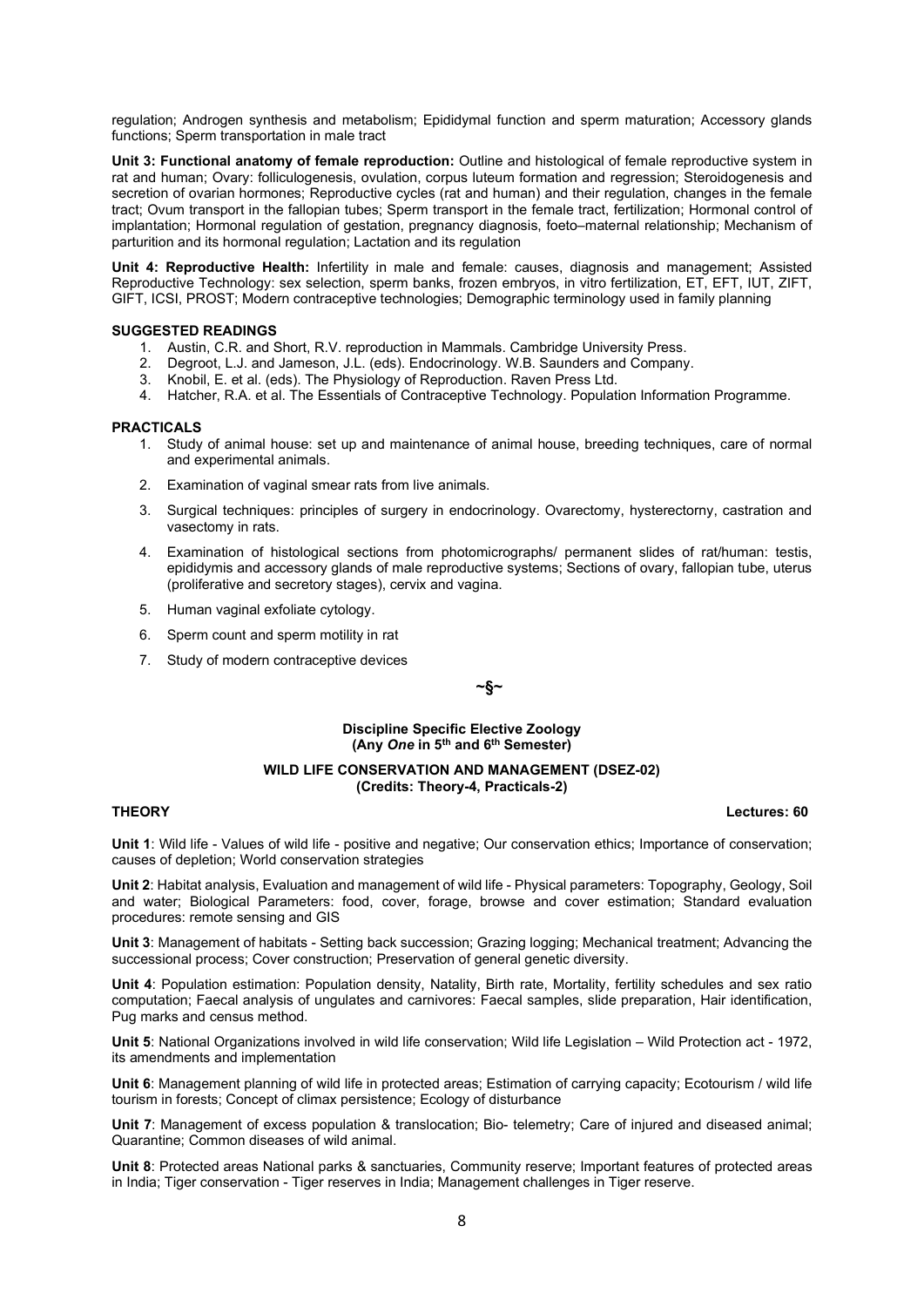#### SUGGESTED READINGS

- 1. Sharma, BD: High Altitude Wildlife of India. Oxford 7 IBH Publ. Co. Pvt. Ltd. 1994.
- 2. Negi, SS: Himalayan Wildlife: Habitat and Conservation. 1992. Indus Publ. Company, New Delhi.
- 3. Pullin, AS: Conservation Biology, Cambridge, 2002.

#### PRACTICALS

- 1. Identification of flora, mammalian fauna, avian fauna, herpeto-fauna
- 2. Demonstration of basic equipment needed in wildlife studies use, care and maintenance (Compass, Binoculars, Spotting scope, Range Finders, Global Positioning System, Various types of Cameras and lenses)
- 3. Familiarization and study of animal evidences in the field; Identification of animals through pug marks, hoof marks, scats, pellet groups, nest, antlers etc.
- 4. Demonstration of different field techniques for flora and fauna
- 5. PCQ, Ten tree method, Circular, Square & rectangular plots, Parker's 2 Step and other methods for ground cover assessment, Tree canopy cover assessment, Shrub cover assessment.
- 6. Trail/ transect monitoring for abundance and diversity estimation of mammals and bird (direct and indirect evidences)

 $-\S$ ~

# Discipline Specific Elective Zoology (Any One in 5th and 6th Semester)

#### MOLECULAR BIOLOGY (DSEZ-03) (Credits: Theory-4, Practicals-2)

#### THEORY Lectures: 60

#### UNIT I:

DNA as genetic material, Structure of DNA, Types of DNA, Replication of DNA in prokaryotes and eukaryotes: Semiconservative nature of DNA replication, Bi-directional replication, DNA polymerases; The replication complex: primosome, replisome, Rolling circle replication, Unique aspects of eukaryotic chromosome replication.

#### UNIT II:

DNA damage and repair: causes and types of DNA damage, mechanism of DNA repair: Photoreactivation, base excision repair, nucleotide excision repair, mismatch repair, recombinational repair, nonhomologous end joining; Homologous recombination: models and mechanism.

#### UNIT III:

RNA structure and types of RNA, Transcription in prokaryotes: Prokaryotic RNA polymerase, role of sigma factor, promoter, Initiation, elongation and termination of RNA chains

#### UNIT IV:

Transcription in eukaryotes: Eukaryotic RNA polymerases, transcription factors, promoters, enhancers, mechanism of transcription initiation, promoter clearance and elongation RNA splicing and processing: processing of premRNA: 5' cap formation, polyadenylation, splicing, rRNA and tRNA splicing.

#### UNIT IV: Regulation of gene expression and translation

Regulation of gene expression in prokaryotes: Operon concept (inducible and repressible system), Genetic code and its characteristics. Ribosome structure and assembly, Charging of tRNA, aminoacyl tRNA synthetases, Mechanism of initiation, elongation and termination of polypeptides, Fidelity of translation, Inhibitors of translation, Post-translational modifications of proteins.

#### SUGGESTED READINGS

- 1. Freifelder, D: Molecular Biology. Narosa Publ. House.
- 2. De Robertis E.D.P.: Cell and Molecular Biology, Lea & Febiger,U.S. 1987
- 3. Alberts et al.: Molecular Biology of the cell. Garland Publ., New York.
- 4. Verma, P.S. and Agrwal, V. K. Cell Biology, Genetics, Molecular biology, Evolution and
- 5. Ecology (S. Chand & Co.)

#### PRACTICALS

- 1. Preparation of solutions for Molecular Biology experiments.
- 2. Isolation of chromosomal DNA from bacterial cells.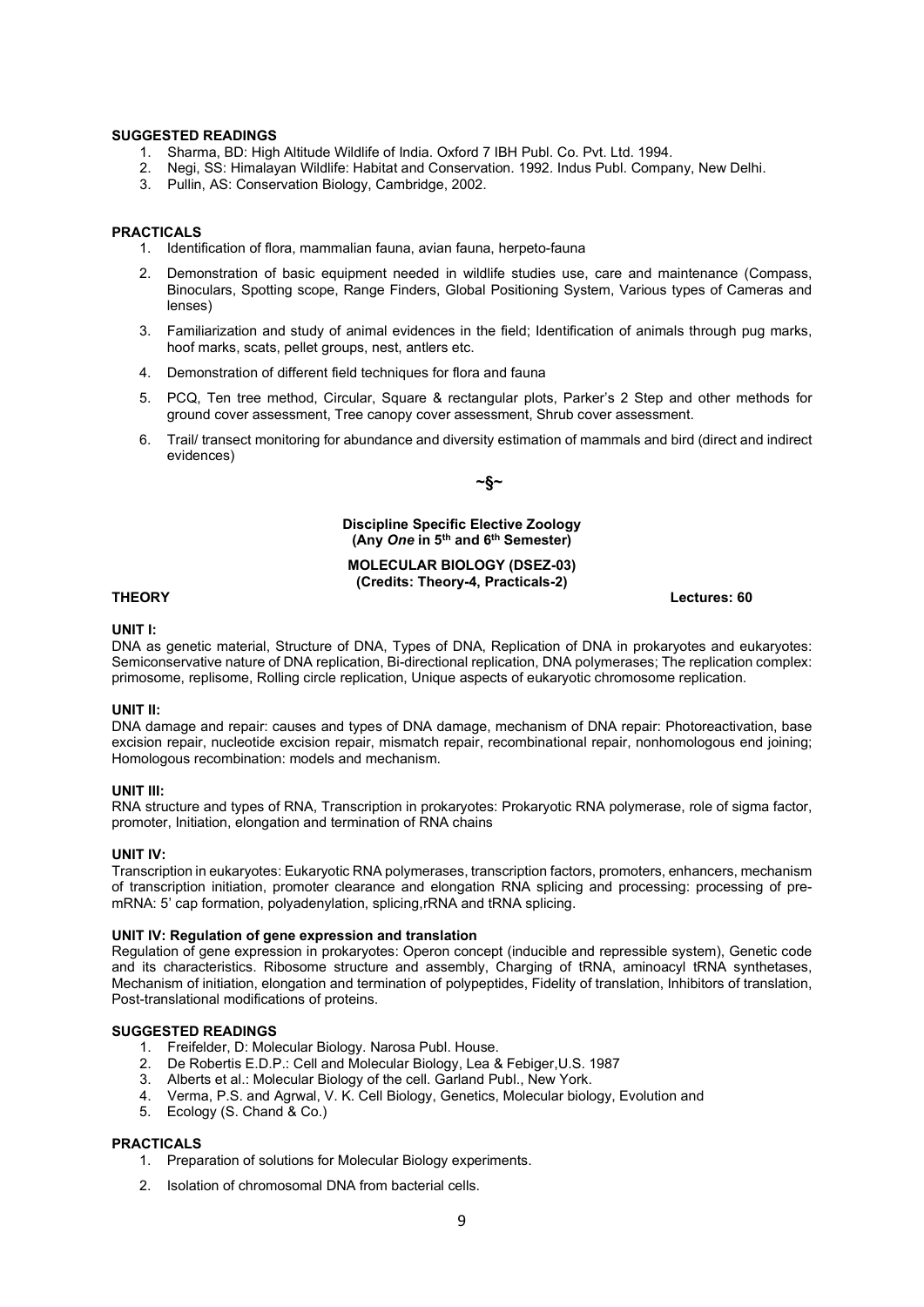- 3. Isolation of Plasmid DNA by alkaline lysis method
- 4. Agarose gel electrophoresis of genomic DNA & plasmid DNA
- 5. Preparation of restriction enzyme digests of DNA samples
- 6. Demonstration of AMES test or reverse mutation for carcinogenicity

# ~§~

#### Discipline Specific Elective Zoology (Any One in 5th and 6th Semester)

#### Immunology (DSEZ-04) (Credits: Theory-4, Practicals-2)

THEORY Lectures: 60 Unit 1: Overview of the immune system- Introduction to basic concepts in immunology, components of immune system, principles of innate and adaptive immune system

Unit 2: Cells and organs of the immune system- Haematopoeisis, cells of immune system and organs (primary and secondary lymphoid organs) of the immune system

Unit 3: Antigens- Basic properties of antigens, B and T cell epitopes, haptens and adjuvants

Unit 4: Antibodies- Structure, classes and function of antibodies, monoclonal antibodies, antigen antibody interactions as tools for research and diagnosis

Unit 5: Working of the immune system I- Structure and functions of MHC, exogenous and endogenous pathways of antigen presentation and processing

Unit 6: Working of immune system II- Basic properties and functions of cytokines, types and functions of complement system

Unit 7: Immune system in health and disease I- Hypersenstivity: types and functions, introduction to concepts of autoimmunity and immunodeficiency

Unit 8: Immune system in health and disease II- Infectious agents and how they cause diseases, course of adaptive response to infection, general introduction to vaccines

#### SUGGESTED READINGS

- 1. Kindt, T. J., Goldsby, R. A., Osborne, B. A., Kuby, J. (2006). VI Edition. Immunology. W.H. Freeman and Company.
- 2. Delves, P. J., Martin, S. J., Burton, D. R., Roitt, I.M. (2006). XI Edition. Roitt's Essential Immunology, Blackwell Publishing.

#### **PRACTICALS**

- 1. Study of lymphoid organs (by slides or micrographs)
- 2. ABO blood group determination
- 3. Ouchterlony's double diffusion assay
- 4. Preparation, cell count and percentage viability of spleenocytes
- 5. Enzyme linked immunosorbent assay (DOT-ELISA)
- 6. Demonstration of immunoelectrophoresis

~§~

Discipline Specific Elective Zoology (Any One in 5th and 6th Semester)

APPLIED ZOOLOGY (DSEZ-05) (Credits: Theory-4, Practicals-2)

Unit 1: Introduction to Host-parasite Relationship: Host, Definitive host, Intermediate host, Parasitism, Symbiosis, Commensalism, Reservoir, Zoonosis

Unit 2: Epidemiology of Diseases: Transmission, Prevention and control of diseases: Tuberculosis, swine flu, typhoid

Unit 3: Rickettsiae and Spirochaetes: Brief account of Rickettsia prowazekii, Borrelia recurrentis and Treponema pallidum

THEORY Lectures: 60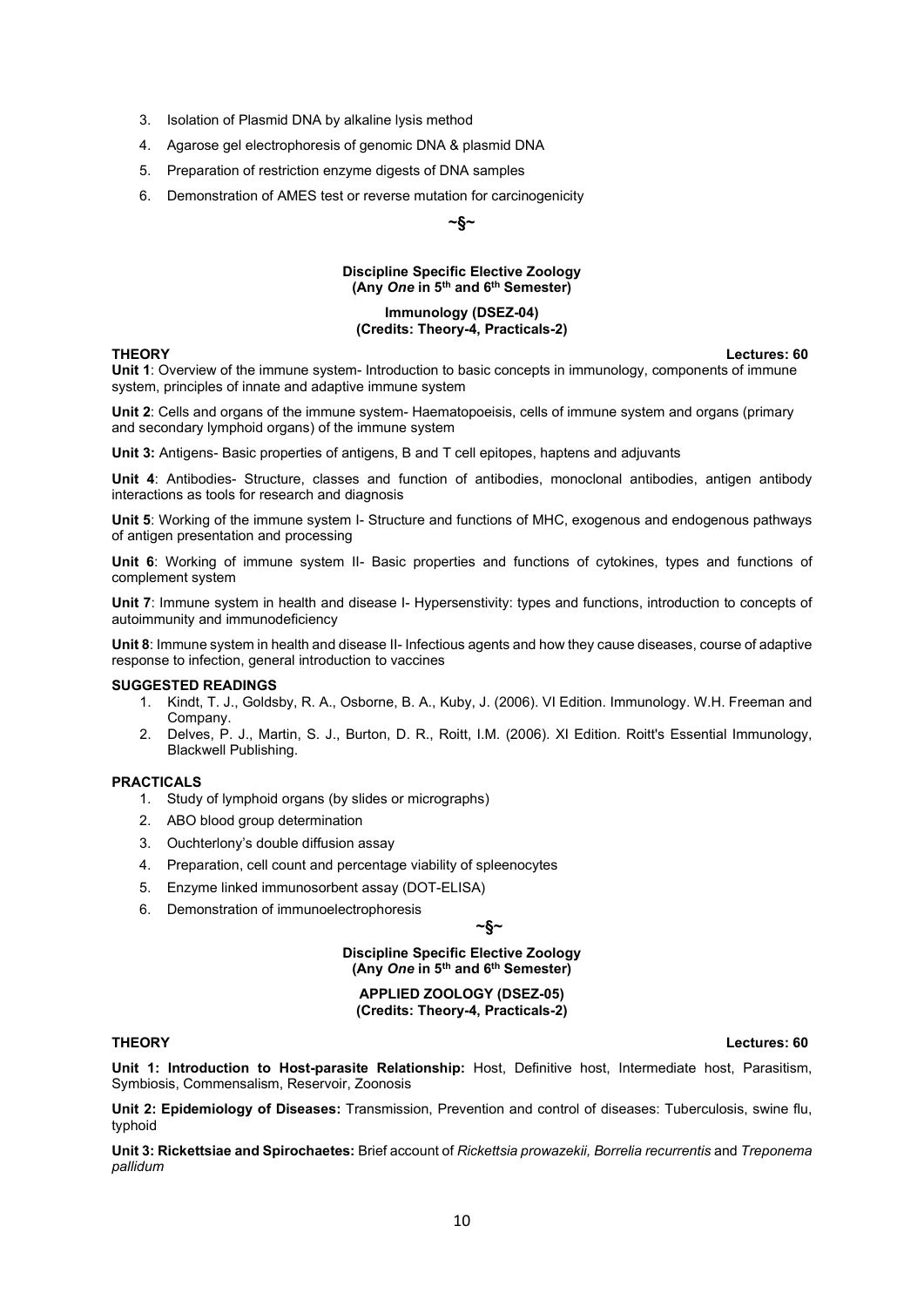Unit 4: Parasitic Protozoa: Life history and pathogenicity of Entamoeba histolytica, Plasmodium vivax and Trypanosoma gambiense

Unit 5: Parasitic Helminthes: Life history and pathogenicity of Schistosoma haematobium, Ancylostoma duodenale and Wuchereria bancrofti

Unit 6: Insects of Economic Importance: Biology, Control and damage caused by Helicoverpa armigera, Pyrilla perpusilla and Papilio demoleus, Callosobruchus chinensis, Sitophilus oryzae and Tribolium castaneum; Safe storage of stored grains

Unit 7: Insects of Medical Importance: Life cycle, medical importance and control of Pediculus humanus corporis, Anopheles, Culex, Aedes, Xenopsylla cheopis, Phlebotomus argentipes

Unit 8: Animal Husbandry: Preservation and artificial insemination in cattle; Induction of early puberty and synchronization of estrus in cattle

Unit 9: Poultry Farming: Principles of poultry breeding, Management of breeding stock and broilers, Processing and preservation of eggs

Unit 10: Fish Technology: Genetic improvements in aquaculture industry; Induced breeding and transportation of fish seed

### SUGGESTED READINGS

- 1. Park, K. (2007). Preventive and Social Medicine. XVI Edition. B.B Publishers.
- 2. Arora, D. R and Arora, B. (2001). Medical Parasitology. II Edition. CBS Publications and Distributors.
- 3. Kumar and Corton. Pathological Basis of Diseases.
- 4. Atwal, A.S. (1986). Agricultural Pests of India and South East Asia, Kalyani Publishers.
- 5. Dennis, H. (2009). Agricultural Entomology. Timber Press (OR).
- 6. Hafez, E. S. E. (1962). Reproduction in Farm Animals. Lea & Fabiger Publisher
- 7. Dunham R.A. (2004). Aquaculture and Fisheries Biotechnology Genetic Approaches.CABI publications, U.K.
- 8. Pedigo, L.P. (2002). *Entomology and Pest Management*, Prentice Hall.

#### **PRACTICALS**

- 1. Study of permanent slides/photomicrographs and specimens of Plasmodium vivax, Entamoeba histolytica, Trypanosoma gambiense, Schistosoma haematobium, Ancylostoma duodenale and Wuchereria bancrofti
- 2. Study of arthropod vectors associated with human diseases: Pediculus, Culex, Anopheles, Aedes and Xenopsylla.
- 3. Study of insect damage to different plant parts/stored grains through damaged products/photographs.
- 4. Identifying feature and economic importance of Helicoverpa (Heliothis) armigera, Papilio demoleus, Pyrilla perpusilla, Callosobruchus chinensis, Sitophilus oryzae and Tribolium castaneum
- 5. Visit to poultry farm or animal breeding centre. Submission of visit report
- 6. Maintenance of freshwater aquarium

#### ~§~

#### Discipline Specific Elective Zoology (Any One in 5th and 6th Semester)

#### ANIMAL BEHAVIOUR AND ECOLOGY (DSEZ-06) (Credits: Theory-4, Practicals-2)

THEORY Lectures: 60

### UNIT I

ANIMAL BEHAVIOUR: The science of behaviour: History, scope and terminology. Proximate and ultimate causes of behaviour. Instinct: Definition and characteristics (sign stimuli and Fixed Action Pattern). Learning behaviour: Definition. Spatial learning. Associative learning, classical conditioning, operant conditioning, language learning. Imprinting. Kin recognition. Instinct versus learning behaviour.

#### UNIT II

Biological rhythms. The Biological Clock. Circadian rhythms and their synchronisation seasonal rhythms. Photoperiodism. Communication: Visual, olfactory, acoustic. Chemoreception: Chemicals (pheromones) as signals in insects, fish and mammals. Hormonal Control of behaviour. Cooperation and conflict: Evolution of altruism.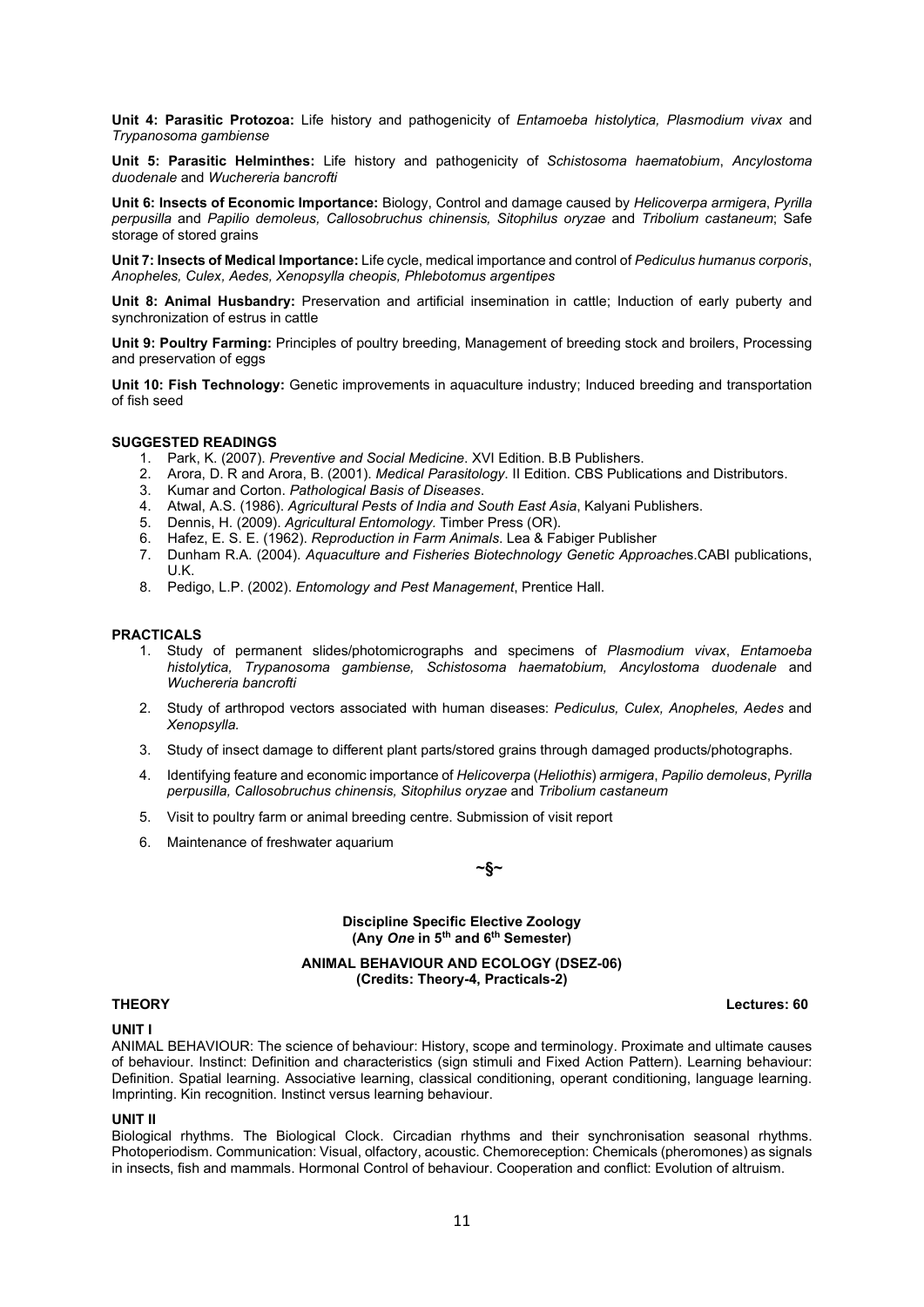# UNIT III

ECOLOGY: Definition, Scope, Importance, Application. Limiting Factors: Liebig's law of the minimum, Shelford's law of tolerance. Combined concept of limiting factor, Factor interaction. Homeostasis. Biogeochemical cycle: Concept & Types of biogeochemical cycle (nitrogen, phosphorus, carbon & water cycle).

#### UNIT- IV

Ecosystem Concept; Abiotic and Biotic factors and their interdependence. Energy flow; Food chains & Ecological pyramids. Habitat Ecology: Concept of habitats & ecological niche.

#### UNIT V

Population: Concept & attributes: Biotic potential, Density, Natality, Mortality; Population growth forms; Carrying capacity; Community: Concept & characteristics: Density, Dominance, Diversity & Stratification. Environmental pollution (Air, water, solid waste, Radioactive); Environmental Impact Assessment.

#### SUGGESTED READINGS

- 1. Alcock, John: Animal Behavior: An Evolutionary Approach Published by Oxford University Press, ISBN 10: 0878930205ISBN 13: 9780878930203 1989
- 2. Goodenough, Judith, Betty McGuire, Elizabeth Jakob: Perspectives on Animal Behavior, Wiley & Sons, New York. 1993
- 3. Grier, JW: Biology of Animal Behaviour, Mosby 1984.
- 4. Davies, NB and Krebs: An Introduction to Behavioural Ecology (3rd ed.) Blackwell 1993.
- 5. Lehner, PN: Handbook of Ethological Methods, Garland STPM Press, New York, 1979.
- 6. Halliday, T.R.: Animal Behaviour Vol. 1 & 2 Communication, 1983.
- 7. Arora, M P. Animal Behaviour. Himalayan Publishing House 1996
- 8. Kendeigh, Charles: Animal Ecology, Prentice Hall 1961.
- 9. Odum, EP: Fundamentals of Ecology, Saunders Co. Publ., 1993 Indian ed.
- 10. Ricklef, RE: Ecology, Newton Mass, Chiron Press 1974
- 11. Singh, HR and Neeraj Kumar: Ecology and Environmental Science, Vishal Publishing Co., Jalandhar 2014

#### **PRACTICALS**

- 1. Models Based on different aspects of animal behaviour and ecology
- 2. Population study of available terrestrial and aquatic animals
- 3. Physicochemical study of soil and water

#### SKILL ENHANCEMENT COURSES (One each in 3<sup>rd</sup>, 4<sup>th</sup>, 5<sup>th</sup>, and 6<sup>th</sup> Semester) (Credits 2)

### PUBLIC HEALTH AND HYGIENE (SECZ-01)

Lectures: 30

Unit 1: Scope of Public health and Hygiene – nutrition and health – classification of foods – Nutritional deficiencies - Vitamin deficiencies.

Unit 2: Environment and Health hazards – Environmental degradation – Pollution and associated health hazards.

Unit 3: Communicable diseases and their control measures such as Measles, Polio, Chikungunya, Rabies, Plague, Leprosy and AIDS.

Unit4: Non-Communicable diseases and their preventive measures such as Hypertension, Coronary Heart diseases, Stroke, Diabetes, Obesity and Mental ill-health.

Unit 5: Health Education in India – WHO Programmes – Government and Voluntary Organizations and their health services – Precautions, First Aid and awareness on sporadic diseases.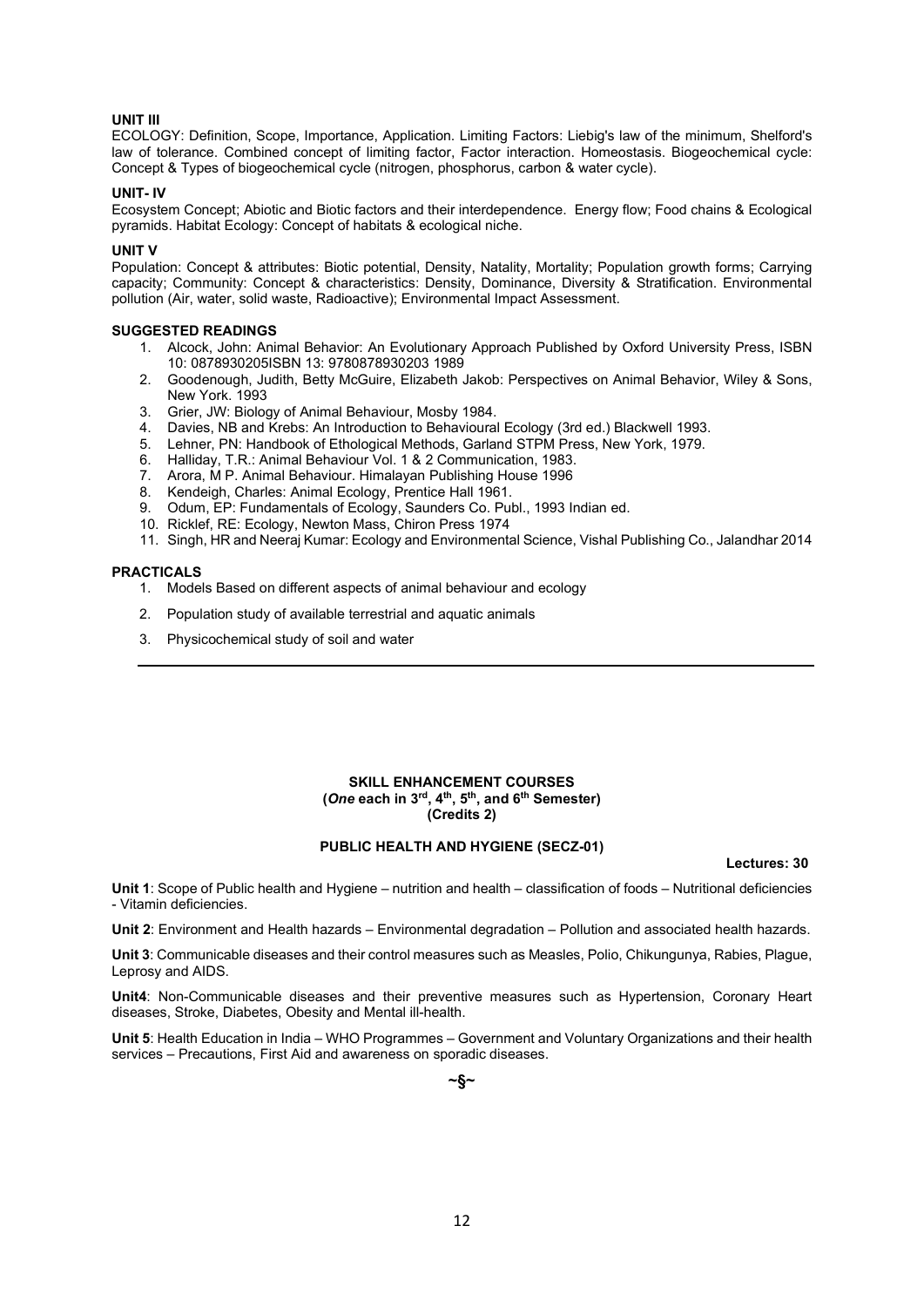#### SKILL ENHANCEMENT COURSES (One each in 3<sup>rd</sup>, 4<sup>th</sup>, 5<sup>th</sup>, and 6<sup>th</sup> Semester) (Credits 2)

# AQUARIUM FISH KEEPING (SECZ-02)

Lectures: 30

Unit 1: The potential scope of Aquarium Fish Industry as a Cottage Industry. Exotic and endemic species of Aquarium fishes. General Aquarium maintenance – Budget for setting up an aquarium fish farm as a Cottage Industry.

Unit 2: Common characters and sexual dimorphism of Fresh water and Marine Aquarium fishes such as Guppy, Molly, Gold fish, Angel fish, Blue morph, Puntius conchonius and Barilius bendelisis

Unit 3: Food and feeding of Aquarium fishes – Use of live fish feed organisms. Preparation and composition of formulated fish feeds.

Unit 4: Live fish transport – Fish handling, packing and forwarding techniques.

Unit 5: General Aquarium maintenance – budget for setting up an Aquarium Fish Farm as a Cottage Industry.

~§~

#### SKILL ENHANCEMENT COURSES (One each in 3rd, 4th, 5th, and 6th Semester) (Credits 2)

#### PISCICULTURE (SECZ-03)

Lectures: 30

Unit 1: Scope of Aquaculture. Importance of cultivable fresh water, marine ornamental species.

Unit 2: Fish farm Maintenance – Farm management technique, water quality, temperature and accessories in Farm management viz Aerator, Filter, paddler

Unit 3: Fish culture technique, Monoculture, Polyculture and monosex culture, Induced fish breeding, Integrated fish farming

Unit 4: Fish nutrition and fish formulations live fish live fish transport.

Unit 5: Prevention and control of fish diseases.

~§~

# SKILL ENHANCEMENT COURSES

### (One each in 3rd, 4th, 5th, and 6th Semester)

(Credits 2)

#### POULTRY FARMING (SECZ-04)

Lectures: 30

Unit 1: External morphology of variety of Fowls such as Plymouth Rock, Light Sussex, Minorca, Rhode Island, Red and White Leghorn.

Unit 2: Classification of Fowls based on their use: Meat type such as Broilers, Egg type such as White Leghorn and Commercial layers, Dual purpose varieties, Game and Ornamental purpose varieties.

Unit 3: Feeding Poultry – Management of Egg Layers – Management of Broilers in large scale farms.

Unit 4: Poultry diseases Viral, Bacterial, Fungal, Protozoan and Parasitic Lice etc., Prevention and precautions during vaccination.

Unit 5: Management of a modern Poultry Farms – Progressive plans to promote Poultry as a Self-Employment venture.

~§~